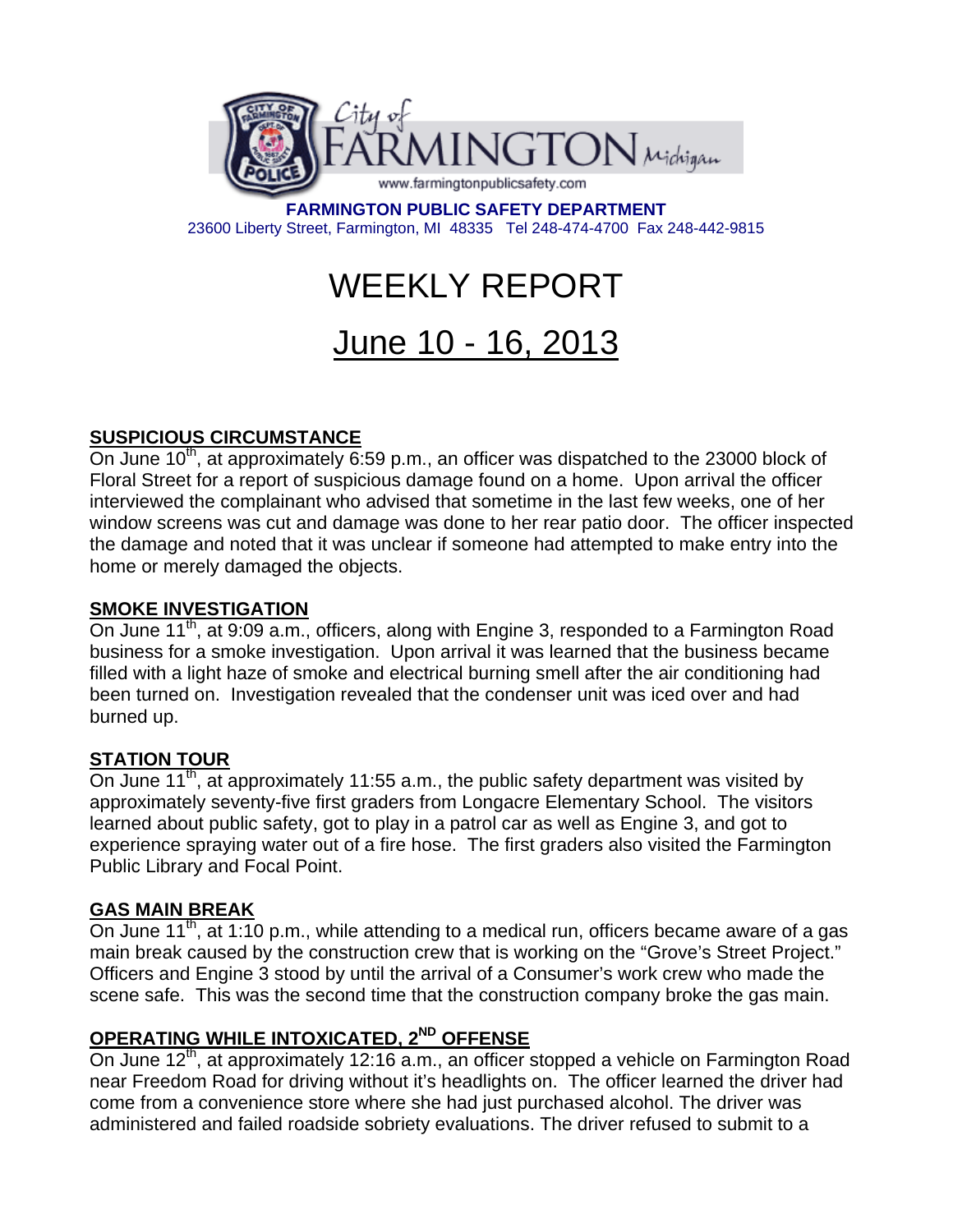Weekly Report June 10 - 16, 2013 Page 2

preliminary breath test and was subsequently arrested for Operating While Intoxicated (OWI). The driver was transported to the station where she refused to take a Datamaster breath test. A search warrant was obtained and the driver's blood was drawn by Community EMS. This sample will be sent to the Michigan State Police Crime Lab for alcohol content analysis. The driver was jailed until sober and released. Since the driver has a prior OWI conviction on her criminal record, the case was forwarded to the Oakland County Prosecutor's Office for charges.

#### **CAR VS. BUILDING CRASH**

On June  $12<sup>th</sup>$ , at 11:02 a.m., officers responded to a business near Grand River and Nine Mile Road where a woman had accidentally hit the accelerator rather than the brake and ran into a building causing severe damage to both her vehicle and the building. Nobody was hurt in this incident.

#### **ASSIST CITIZEN**

On June 12<sup>th</sup>, at approximately 8:18 p.m., officers assisted a Flanders Street resident in freeing their dog that had gotten stuck under a deck.

#### **ASSIST OTHER DEPARTMENT**

On June 13<sup>th</sup>, at approximately 6:43 p.m., two officers were at Botsford Hospital after a medical transport when they learned from dispatch that a fist fight between a man and woman was occurring at the Dunkin Donuts across the street from the hospital. The two officers assisted a lone Farmington Hills police officer in detaining the two subjects. It was learned that the two were not involved in a fist fight, but were merely arguing with each other.

#### **JUVENILE COMPLAINT**

On June 13<sup>th</sup>, at approximately 8:05 p.m., officers responded to the Shiawassee Park for a report of young juveniles playing with fireworks. Upon arrival officers noted that the thirteen year old juveniles were playing with consumer fireworks on public property, which is prohibited by state law. The juveniles were turned over to their parents and advised of the current law.

#### **MALICIOUS MISCHIEF**

On June  $13<sup>th</sup>$ , at approximately 9:26 p.m., a third party called the police reference a red pick up truck occupied by four teenagers who had just thrown water balloons at an elderly couple who was riding their bikes. Officers checked the area, but were unable to locate the teens or the couple.

#### **LARCENY IN A BUILDING**

On June 14<sup>th</sup>, at 12:38 p.m., officers responded to St. Gerald's Church for the report of somebody stealing money out of the collection box. A maintenance worker saw an unknown white male fishing a wire into the box. It is unknown if any money was actually obtained. The suspect fled northbound on Farmington Road in a white Jeep Cherokee.

#### **SUSPICIOUS CIRCUMSTANCE**

On June  $14<sup>th</sup>$ , at approximately 6:48 p.m., officers were dispatched to the Crossroads Plaza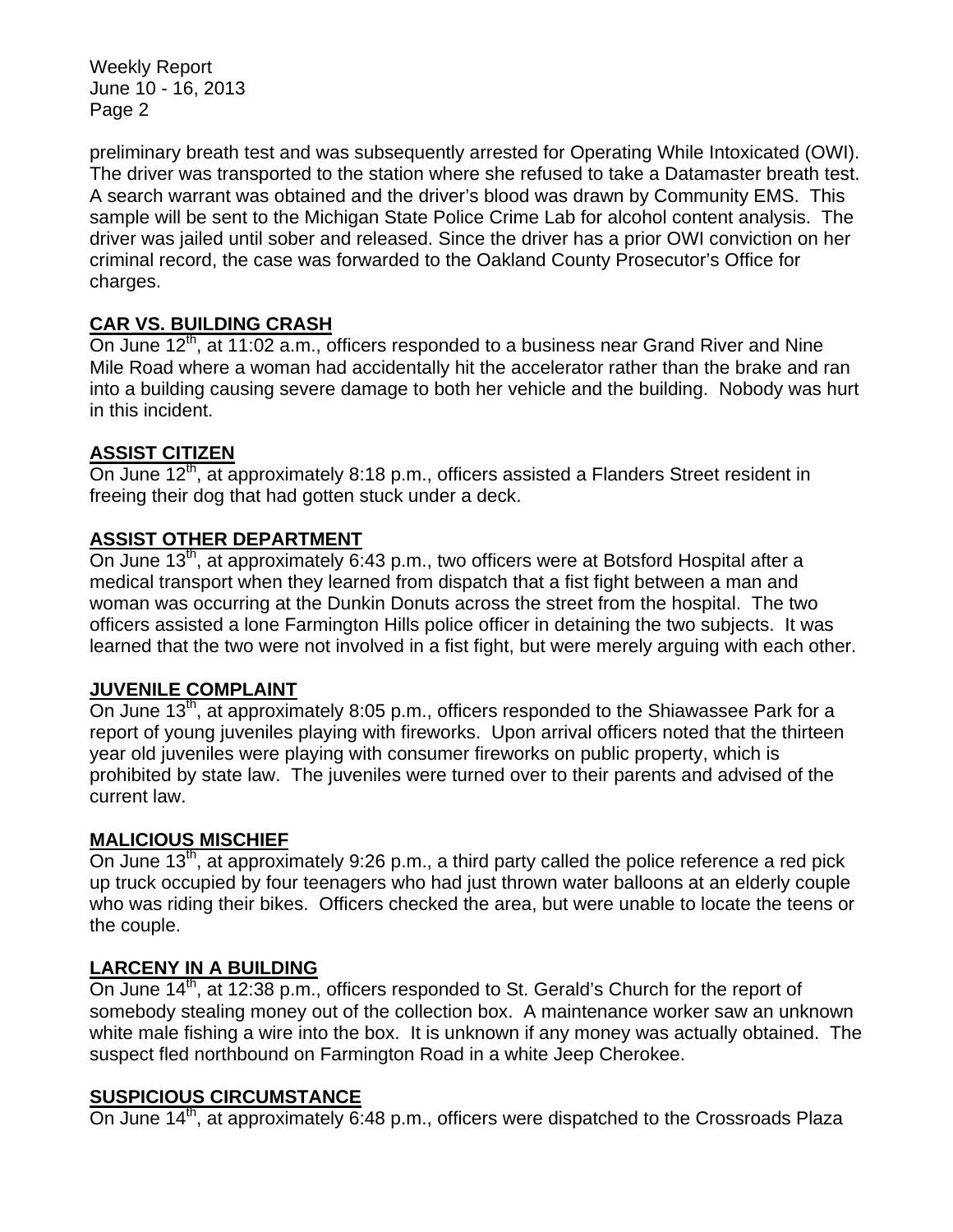Weekly Report June 10 - 16, 2013 Page 3

at Nine Mile and Farmington Road for a report of an unresponsive female lying in the back seat of a Dodge Charger. The officers were cancelled while en route when the reporting person realized that the female was actually a stuffed animal.

#### **FRAUD**

On June 14<sup>th</sup>, at approximately 7:11 p.m., a resident of Farmington West Apartments came into this police department to report that her credit cards were used fraudulently at a casino in Detroit. The resident advised that she had received phone calls from two of her banks who questioned a recent rash of charges on her two debit cards. The resident advised that she did not make the charges and when she checked her purse for the cards, she noticed that they were missing. The resident also noted that her driver's license and PIN numbers to the credit cards were also missing. The investigation was forwarded to the Detective Bureau for further investigation.

#### **ASSIST CITIZEN**

On June 14<sup>th</sup>, at approximately 10:21 p.m., officers were dispatched to the American Legion on Grand River Avenue to assist several physically handicapped members out of the building. Upon arrival officers learned that the elevator for the building had stopped working, trapping several elderly members on the second floor. Officers assisted five of the members down the stairs and into their vehicles.

#### **OPERATING WHILE INTOXICATED**

On June 15<sup>th</sup>, at approximately 4:29 a.m., an officer stopped a vehicle on Nine Mile Road near Farmington Road for failing to stop for a red light and erratic driving. The officer learned the driver had been drinking and was not from the area. The driver was administered and failed roadside sobriety evaluations. The driver submitted to a preliminary breath test with a result of .09. The driver was arrested for Operating While Intoxicated and taken to the public safety department. Once there she submitted to two breath samples which showed a .11 and a .11 breath alcohol level. The driver was held at the station awaiting sobriety and arraignment.

#### **SUSPICIOUS CIRCUMSTANCE**

On June  $15<sup>th</sup>$ , at approximately 8:07 p.m., officers were dispatched to a residence on the 22000 block of Floral Street for a report of a possible attempt home invasion. Upon arrival the complainant advised the officer that the entrance to her crawl space had been opened by an unknown person. In addition, the handle to her front screen door had been damaged. The complainant does not know when this incident occurred.

#### **POSSESSION OF MARIJUANA**

On June  $16<sup>th</sup>$ , at approximately 2:33 a.m., an officer stopped a vehicle for driving without it's headlights on Grand River Avenue near Whittaker Street. The officer smelled the strong odor of Marijuana in the vehicle. A search of the vehicle was conducted and Marijuana was discovered. The driver admitted that the Marijuana belonged to him and he had purchased it earlier in the evening. The driver was arrested and transported to the public safety department where he was processed, issued an appearance citation, and released.